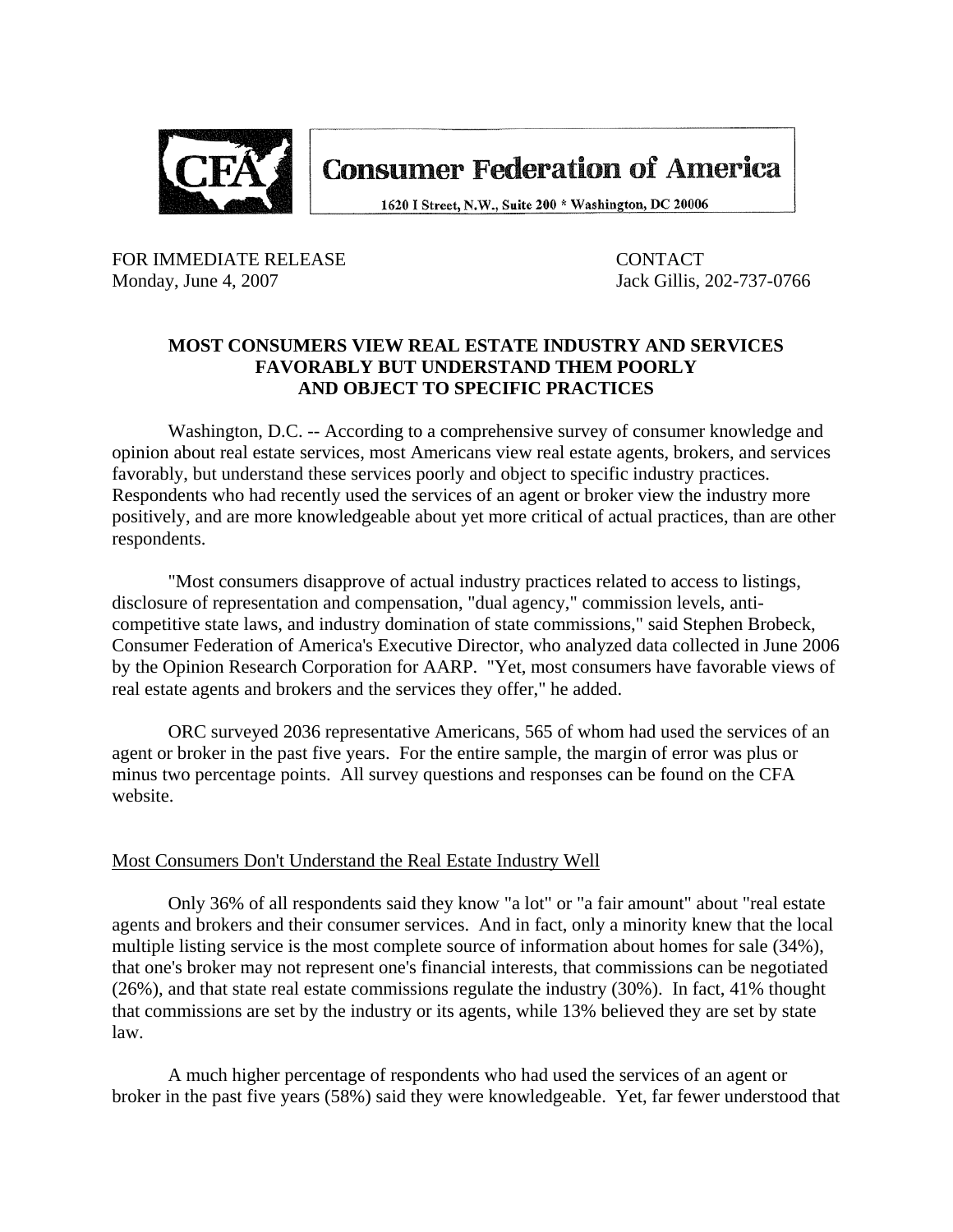the local MLS is the most complete information source about homes for sale (44%) that one's broker may not represent one's financial interests, that commissions can be negotiated (31%), and that state commissions regulate the industry (38%).

 "Home sellers and buyers who think they understand a complicated industry, yet in fact do not, are at a disadvantage in obtaining effective representation, reasonable commissions, adequate redress, and for buyers, complete information about listings," Brobeck said.

#### Most Consumers View Agents/Brokers and Their Services Favorably

 Over two-thirds of respondents (68%) and nearly three-quarters of those who had recently worked with a broker (73%) viewed agents and brokers, and "their consumer practices," favorably. And even higher percentages viewed their own agent or broker favorably -- 84% for respondents who had recently utilized their services.

 Small majorities viewed the traditional services offered by agents and brokers as useful. Yet, somewhat larger majorities of those who had recently worked with a broker viewed these services as useful -- listing homes and helping buyers search listings (68%), helping sellers price homes and buyers evaluate these prices (58%), helping buyers visit homes (74%), helping sellers and buyers negotiate price (60%), and closing the sale (67%).

 "Questions about overall consumer views of the industry were asked before questions about specific industry practices," said Brobeck. "If consumers knew more about these practices, they might view the industry, and their own agents, less favorably," he added.

#### Most Consumers Disapprove of Specific Industry Practices

 Agents and brokers require home buyers to sign exclusive agreements with them in order to gain access to local multiple listing services. Yet, 63% of all respondents, and 70% of those who had recently worked with a broker, believe that buyers should not have to sign such an exclusive agreement to gain access to these listing services. They believe they should gain access, for example, simply by paying a reasonable fee.

 Some states do not require, and the National Association of Realtors has reported, that many sellers and buyers do not receive timely disclosures from agents and brokers about representation and compensation. But larger majorities of all consumers (73%), and those who have recently worked with brokers (82%), support these disclosures "during the first substantial contact" or "when the consumer agrees to services."

 Most states permit "dual agency," where an agent or a firm can represent both buyer and seller. But majorities do not believe that "dual agents" can effectively represent the financial interests of buyers and sellers and that there is a potential conflict of interest when agents from the same firm represent both seller and buyer.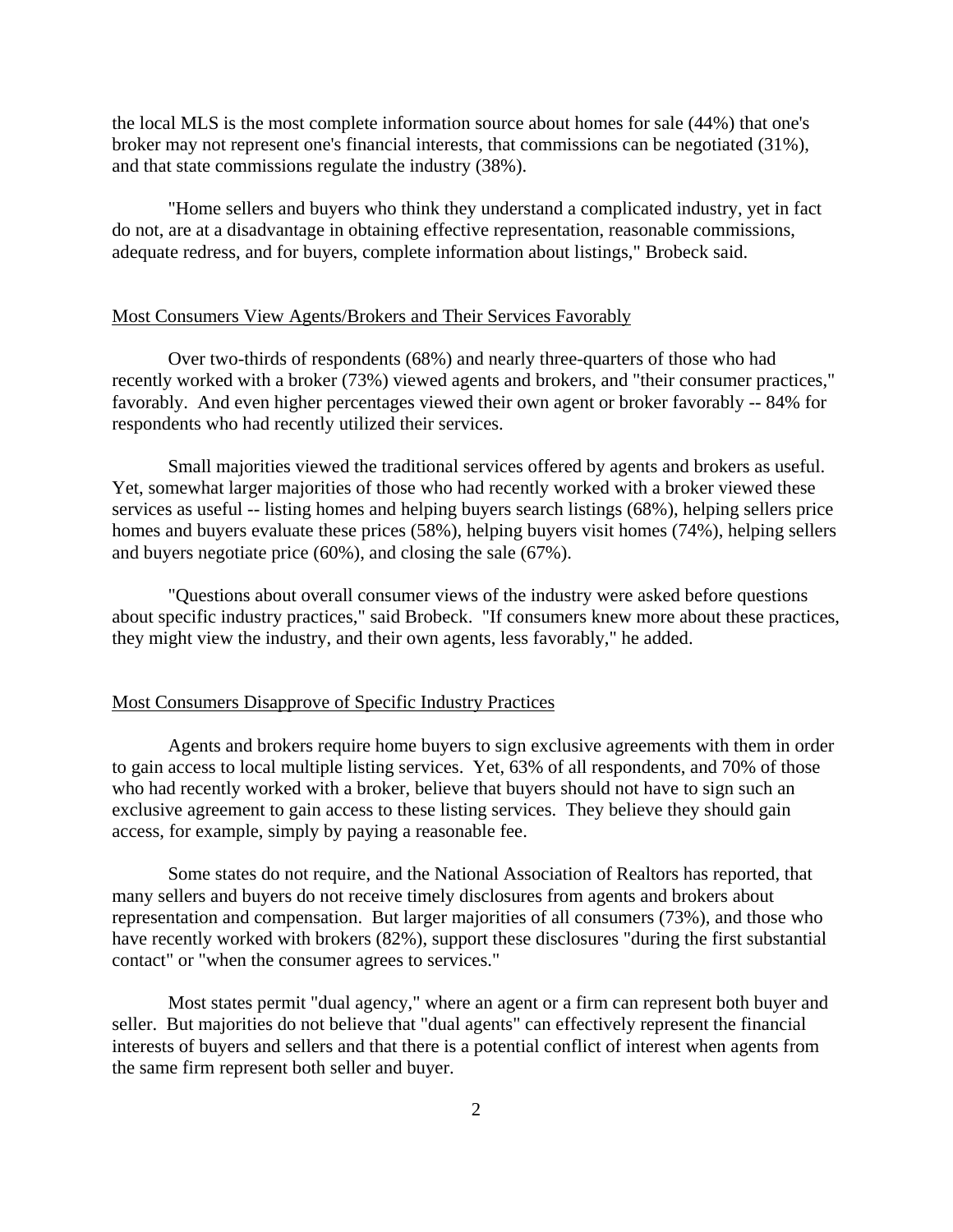Five to six percent is a common real estate commission for the sale of a house. But well over half -- 59% of everyone and 63% of those who recently worked with brokers -- think a 5- 6% commission on a \$300,000 home sale is too high.

 Despite the fact that realtors in a number of states have tried to limit competition by passing minimum service laws, three-fifths (60%) of consumers disapprove of these laws. And despite the fact that most brokers serving on state commissions continue to practice, most consumers disapprove (55%) of the potential conflicts created. Slightly less than half of consumers and those who have recently worked with brokers (42% and 47%) disapprove of state laws prohibiting agent rebates to buyers.

 "Taken as a whole, these survey data suggest that consumers value the services provided by agents and brokers, and have usually had good experiences with these agents and brokers, but that their views are positive in part because of their lack of awareness of specific industry practices that could harm their interests," said Brobeck.

\*\*\*\*\*\*\*\*\*\*\*\*\*\*\*\*\*\*\*\*

 CFA is non-profit association of some 300 consumer groups that was established in 1968 to advance the consumer interest through research, education, and advocacy.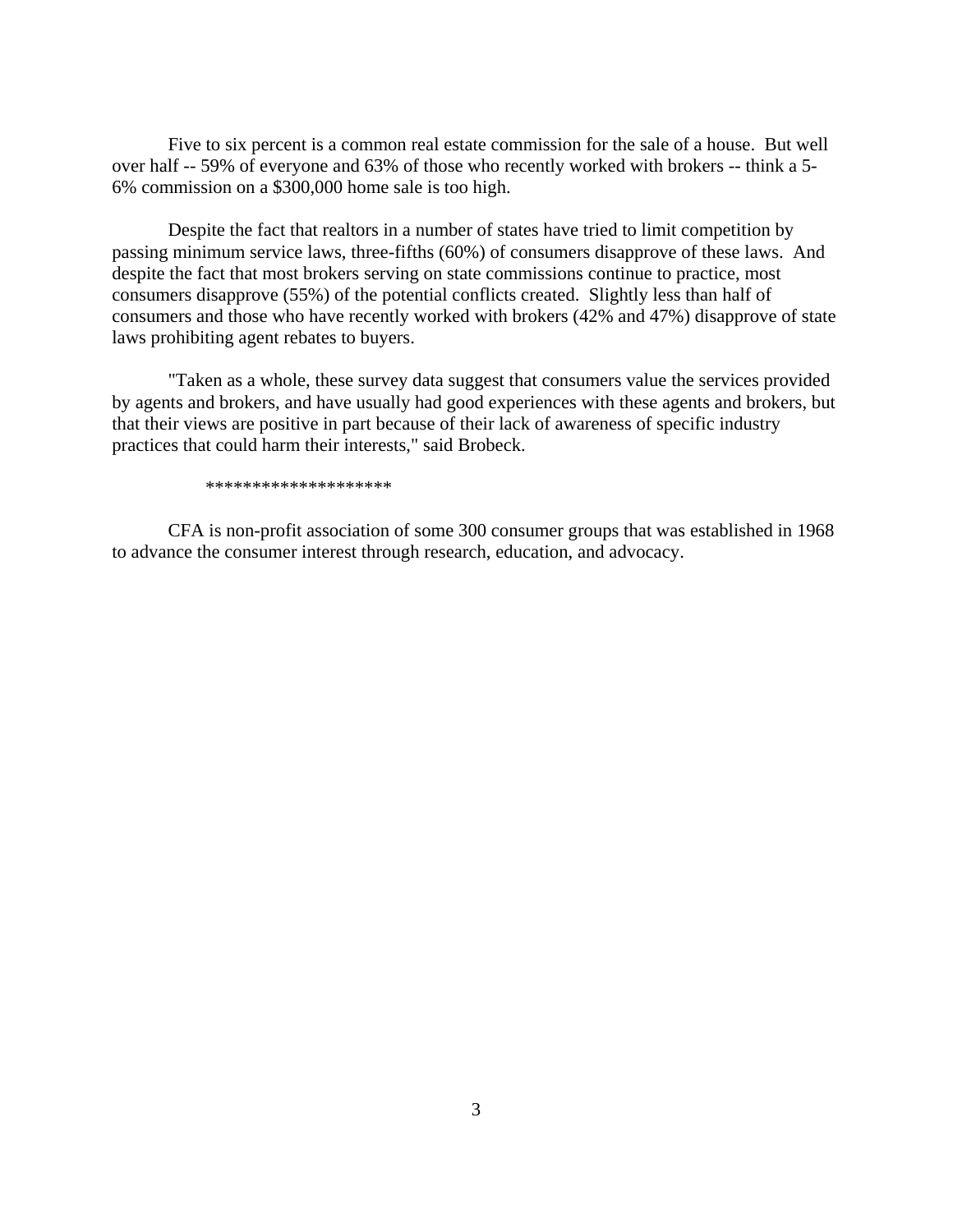# **CONSUMER SURVEY OF KNOWLEDGE AND OPINION ABOUT REAL ESTATE SERVICES**

|                                                        | <b>ALL USED</b><br>(2036) | <b>LAST 5 YEARS</b><br>(565) |
|--------------------------------------------------------|---------------------------|------------------------------|
| <b>Use/Perceived Knowledge of Services</b>             |                           |                              |
| Used services in past 5 years                          | 29%                       | 100%                         |
| Perceived knowledge of services<br>(a lot/fair amount) | 36                        | 58                           |
| <b>Actual Knowledge of Services</b>                    |                           |                              |
| Local MLS as most complete source                      |                           |                              |
| of info about homes for sale                           | 34                        | 44                           |
| Whom one broker in sale represents                     |                           |                              |
| Seller only                                            | 42                        | 45                           |
| Buyer only                                             | 15                        | 19                           |
| Neither or both                                        | 20                        | 22                           |
| Don't know                                             | 22                        | 14                           |
| How commissions determined                             |                           |                              |
| Negotiated                                             | 26                        | 31                           |
| Set by industry or agents                              | 41                        | 45                           |
| Set by state law                                       | 13                        | 13                           |
| Typical commission paid                                |                           |                              |
| Over 6%                                                | 22                        | 20                           |
| $5 - 6%$                                               | 32                        | 41                           |
| $3 - 4%$                                               | 18                        | 20                           |
| Under 3%                                               | 12                        | 12                           |
| Who regulates industry                                 |                           |                              |
| State real estate commissions                          | 30                        | 38                           |
| Other government agencies                              | 19                        | 18                           |
| Industry self-regulated                                | 11                        | 13                           |
| No-one                                                 | 19                        | 15                           |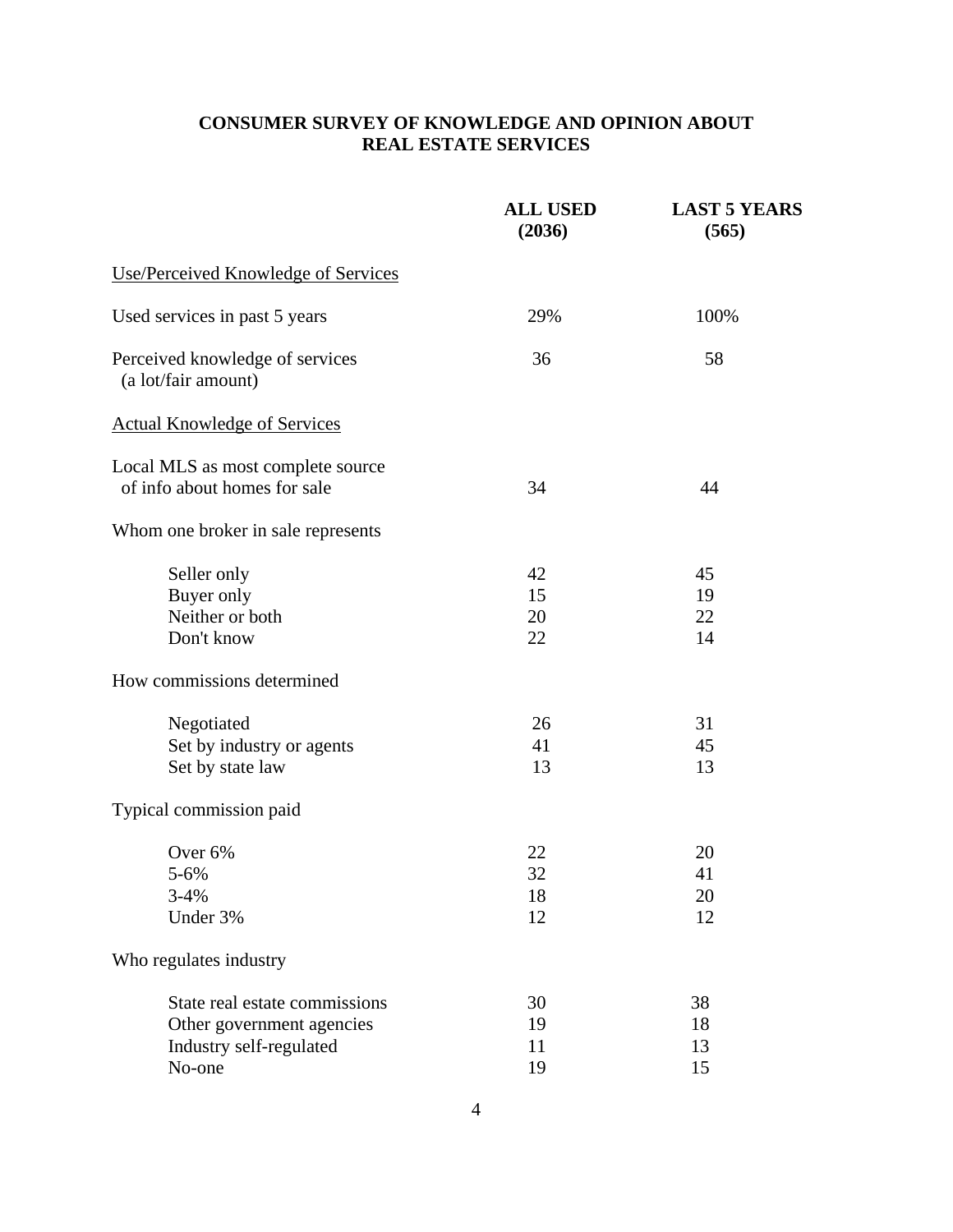Evaluation of Agents/Brokers/Services

| View agents/brokers favorably                                       | 68  | 73 |
|---------------------------------------------------------------------|-----|----|
| View your agent favorably                                           | 79* | 84 |
| View services as useful                                             |     |    |
| $(4 \text{ or } 5 \text{ on } 5\text{-point scale})$                |     |    |
| Listing homes and helping buyers                                    |     |    |
| search listings                                                     | 58  | 68 |
| Helping sellers price home and<br>buyers evaluate price             | 50  | 58 |
| Helping buyers visit homes                                          | 64  | 74 |
| Helping sellers and buyers                                          |     |    |
| negotiate price                                                     | 50  | 60 |
| Arranging buyer financing                                           | 39  | 41 |
| Closing the sale                                                    | 58  | 67 |
| <b>Evaluation of Industry Practices</b>                             |     |    |
| Buyer access to local MLS should require                            |     |    |
| Signing exclusive agreement with                                    |     |    |
| broker                                                              | 18  | 18 |
| No exclusive agreement but                                          |     |    |
| pay a fee                                                           | 63  | 70 |
| Agent disclosure of representation and                              |     |    |
| compensation should be required<br>During first substantial contact | 46  | 49 |
| When consumer agrees to services                                    | 27  | 33 |
| When home is sold                                                   | 19  | 14 |
| Allowing agent disclosure at closing of                             |     |    |
| home sale is unfair                                                 | 68  | 76 |
| "Dual agent" cannot effectively represent                           |     |    |
| financial interests of buyers and                                   |     |    |
| sellers                                                             | 52  | 59 |
| 5-6% commission on \$300,000 home sale                              |     |    |
| is too high                                                         | 59  | 63 |